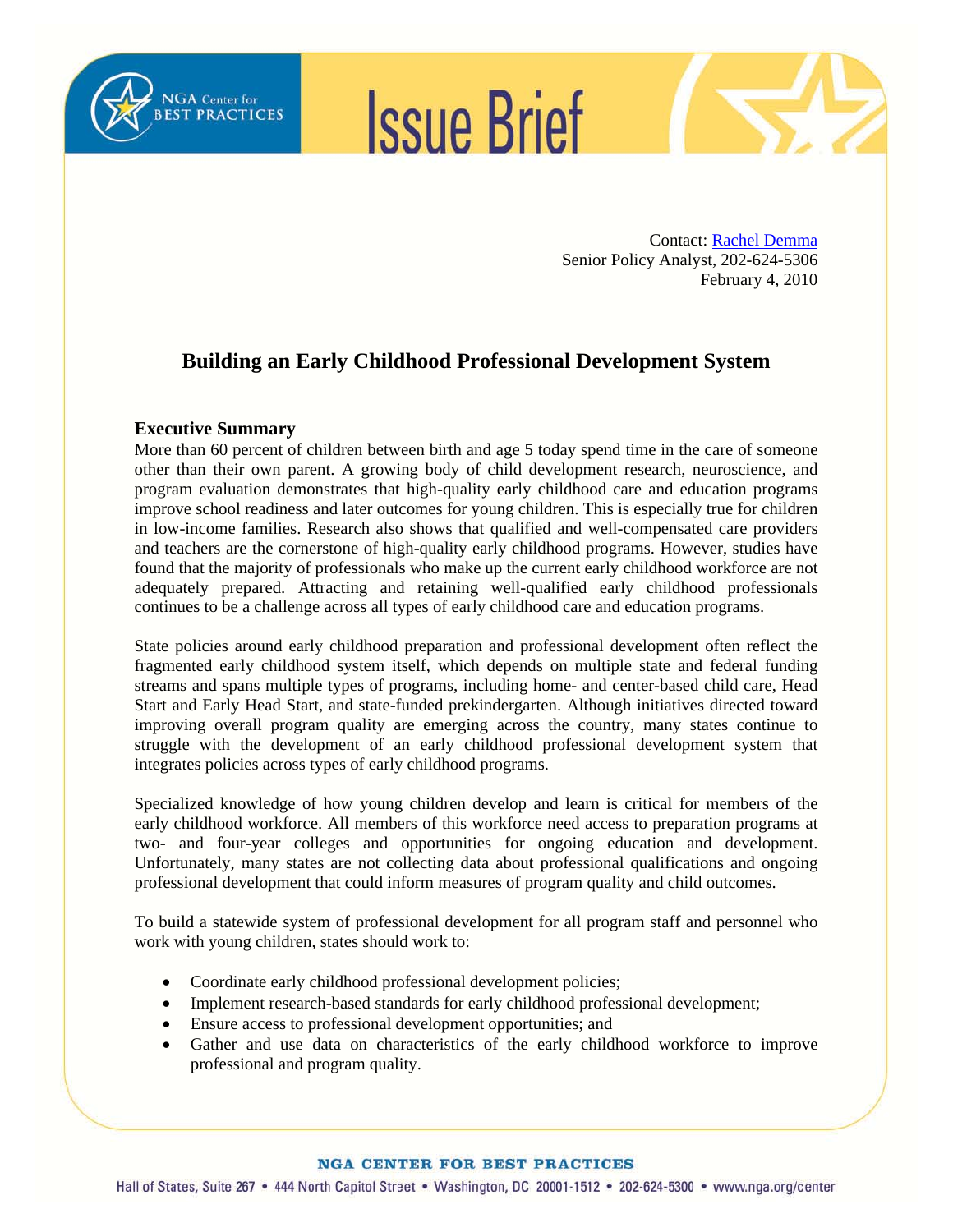## **What We Know From Early Childhood Professional Development Research**

The knowledge, skills, and practices of early childhood care providers and teachers are critical factors in their delivery of high-quality developmental and educational experiences to young children. Although research continues to explore important details of how professional skills and competencies interact with other environmental and child characteristics, a growing body of evidence shows that early childhood professionals benefit greatly from professional development opportunities beyond minimal training—and that these benefits are passed on to the children in their care and classrooms.<sup>1</sup> For example:

- Studies of child care and prekindergarten programs have shown that higher-quality instruction and closer teacher-child relationships result in a range of positive outcomes for children, including higher rates of early academic success, $2$  fewer behavior problems in kindergarten, and increased language and literacy skills;<sup>3</sup>
- Low-income children who spent more time in high-quality child care between birth and age 5 scored higher on 3rd- and 5th-grade reading and math achievement measures than their peers; $4$
- Gains in cognitive and social-emotional development are strongly linked to how early childhood professionals instruct and relate with young children;<sup>5</sup>
- The quality of child care children receive is associated with providers' educational attainment and participation in advanced training workshops;6
- A recent study comparing professional development interventions among pre-school teachers of at-risk children found that teachers who took part in online coursework combined with mentoring and detailed, instructionally linked feedback yielded the greatest improvements in teaching behavior and children's school readiness outcomes;<sup>7</sup> and
- Early childhood professionals with an education specific to early childhood education and care are less likely to leave their current position.<sup>8</sup>

However, studies have found that the majority of professionals that make up the current early childhood workforce are not adequately prepared.<sup>9</sup> Recent national policy research indicates that systemic shifts are needed for states to effectively prepare, recruit, support, and retain a highquality early childhood workforce. In 2008, the National Association for the Education of Young Children's (NAEYC) Early Childhood Workforce Systems Initiative produced *Workforce Designs: A Policy Blueprint for State Early Childhood Professional Development Systems,10* which provides a series of recommendations around building and sustaining a stable, highly skilled, knowledgeable, diverse, and well-compensated professional workforce. To draft the blueprint, early childhood national experts, state policymakers, program administrators, and other stakeholders were consulted for input on key policies they believed are needed to support integrated early childhood education professional development state systems. The NAEYC blueprint identifies six essential areas of policy for an integrated state early childhood professional development system: professional standards, career pathways, articulation, governance, data, and financing. This Issue Brief includes excerpts from and builds off the NAEYC blueprint and identifies the initial steps governors can take to build a comprehensive early childhood professional development system.

## **New Course of Action Required**

Despite the fact that many states have elements of an early childhood professional preparation and development system in place, no truly comprehensive system has been fully implemented yet. Existing policies and initiatives may not be effectively linked across state early childhood programs and the higher education system or tied to other state quality improvement initiatives. Additionally, policymakers need to be able to interpret research that points to key qualifications and skills that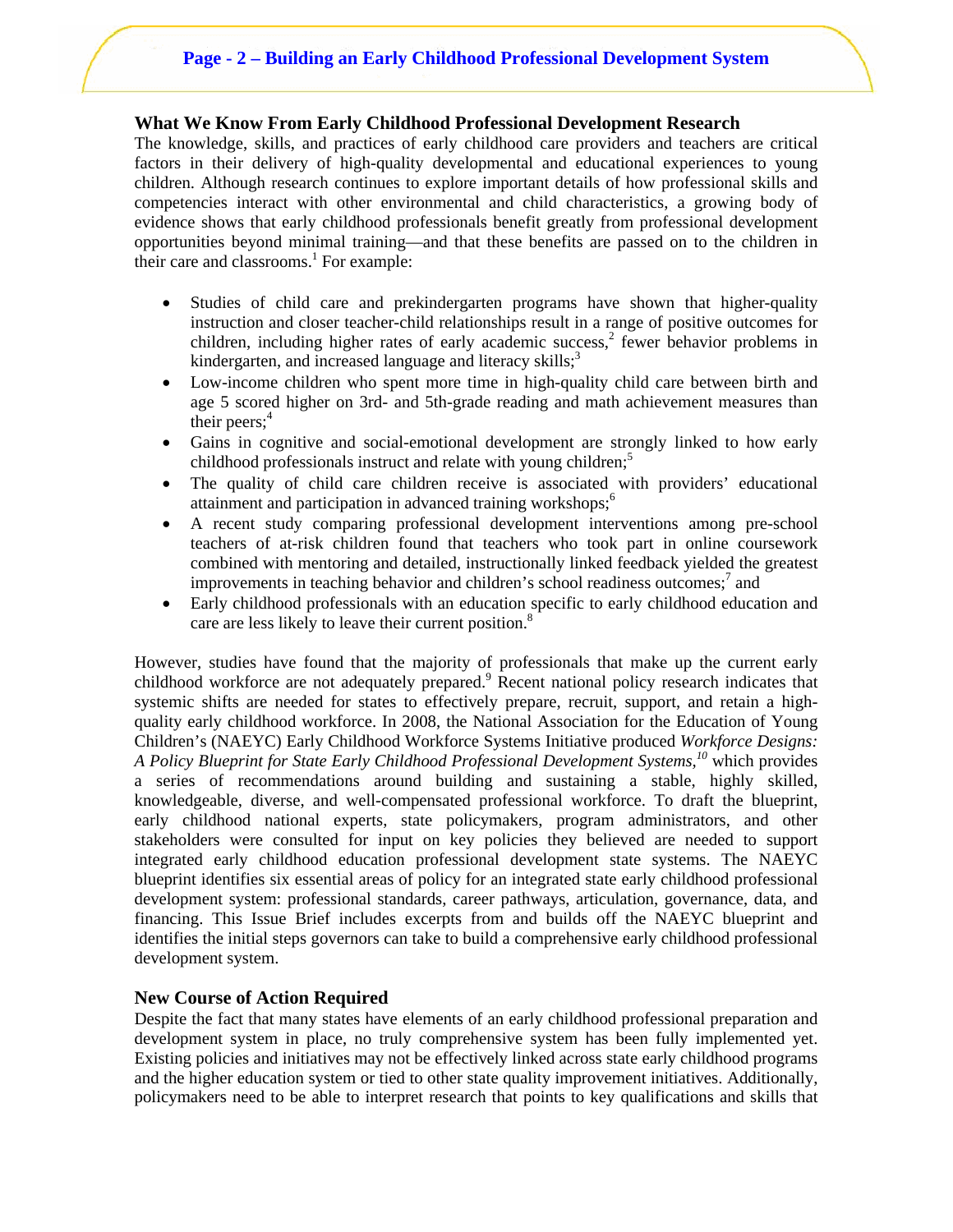## **Page - 3 – Building an Early Childhood Professional Development System**

early childhood care providers and educators should have. Data that will help policymakers and program administrators understand the gaps in professional preparation and their relation to program quality and child outcomes may not be systematically collected and analyzed at the state level. As a result, policymakers do not have the data they need to make informed decisions about the current status of their workforce.

A number of federal initiatives are also driving the imperative for states to develop an effective early childhood professional development system. The 2007 Head Start Act includes additional professional development requirements and calls for the creation of state Early Childhood Advisory Councils (ECACs) with a specific focus on professional development systems,<sup>11</sup> while the Higher Education Opportunity Act of 2008 includes a new program that provides grants to states to develop early childhood professional development systems for birth-to-five educators in all sectors of the field—from child care providers to prekindergarten teachers.<sup>12</sup>

As states develop comprehensive systems of early childhood professional development, several challenges must be met. These include:

- A lack of consistent professional development policies;
- A lack of research-based professional development standards;
- A need for increased access to professional development opportunities; and
- A lack of consistently collected and analyzed data.

#### *A Lack of Consistent Professional Development Policies*

Early childhood professional development policies are inconsistent across programs within states. This lack of policy integration across programs leads to inequity in training standards and a disparity in the quality of services provided to children and families. For example, at least 25 states now have a bachelor's degree requirement for teachers working in state-funded prekindergarten for 3- and 4-year-olds, while many of these same states have no requisite training or education requirements for the staff of center- or home-based child care programs. Early childhood compensation policies reflect similar disconnects. Professionals with the same credentials may receive widely divergent compensation across different program types. For example, a prekindergarten teacher with a bachelor's degree and teaching license working in a child care program may be paid significantly less than a teacher with the same credentials and experience working in a public school setting.

Connections between existing career pathways and higher education systems also need to be clearly defined. Many staff participate in professional development seminars and courses that commonly do not lead to a credential or degree. In addition, there is often no articulation between associate degree and baccalaureate degree programs or with credit-bearing community-based training and education opportunities.

In the next year, many states will move to fulfill the requirement to establish an ECAC—a collaborative governance body intended to coordinate all of the programs and services that may work with young children. ECACs can address policy disconnects in early childhood professional development policies at the gubernatorial level.

#### *A Lack of Research-Based Professional Development Standards*

While additional research is needed on the intensity, duration, content, and other details of professional development that have the greatest impact on early childhood professionals' practice and quality, existing studies show that all early childhood staff need a fundamental understanding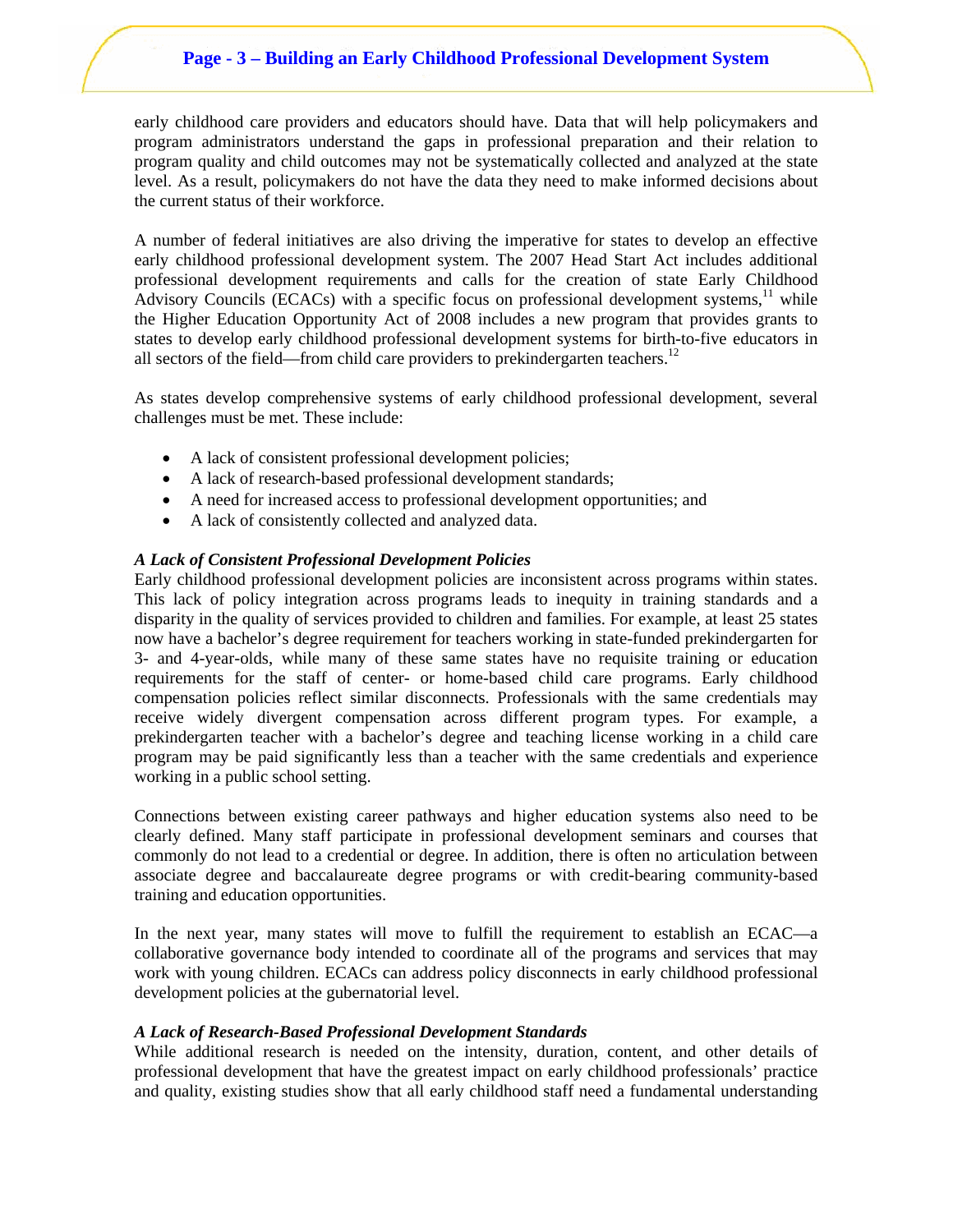## **Page - 4 – Building an Early Childhood Professional Development System**

of the stages of child development. Too few early childhood care providers and educators, however, possess even basic knowledge of child development. This is especially true of staff in settings that serve young children who face multiple health, mental health, and developmental challenges and who would benefit most from a skilled workforce.<sup>13</sup> Professional development standards are necessary to bolster overall program quality and lend structure to statewide professional development systems. Comprehensive standards should also extend beyond staff and personnel who work directly with children to encompass other early childhood professionals, such as child care licensing and regulation staff and school administrators who may oversee an early childhood education program.

Even as states move to develop professional development standards, there are few examples of linkages with statewide quality measurement and improvement initiatives. A state Quality Rating and Improvement System (QRIS) is a measurement and evaluation system and support that gathers and disseminates information about the quality of early childhood care and education programs to parents, policymakers, and practitioners. States often use a star rating system, and may provide technical assistance and financial incentives to further encourage quality improvements. Professional development standards need to be linked with QRIS to reinforce their application and encourage high levels of preparation and professional development among staff in all types of early childhood programs.

### *A Need for Increased Access to Professional Development Opportunities*

Nearly every state struggles to attract and retain skilled professionals across all types of early childhood programs. Developmental neuroscience shows that children thrive when they have consistent relationships with qualified early educators over time. Yet, this is rare in most early childhood settings. The annual early childhood care provider and teacher turnover rate averages 30 percent—far exceeding nearly every other industry in the national economy.<sup>14</sup> Many individuals entering the early childhood workforce do not have access or needed supports to obtain professional development, particularly within higher education degree programs. Even when early childhood education or child development degrees are available and required for certain roles, aspiring professionals may face barriers to formal education stemming from limited finances, geographical distance and transportation, and English language proficiency.<sup>15</sup>

Nationally, the need for a diverse high-quality early childhood workforce is increasing. Approximately 45 percent of children younger than age 5 are racially, ethnically, or linguistically diverse, and this percentage is expected to grow over the next decade.<sup>16</sup> It is important that teachers and administrators both represent the diverse populations they serve and have the linguistic skills and cultural competency to work with diverse children and their families.

#### *A Lack of Consistently Collected and Analyzed Data*

Although data-driven policymaking increasingly drives state early childhood quality improvement initiatives, data about the professional workforce's preparation and ongoing development are not regularly collected or analyzed at the state level. Differing federal and state program reporting requirements continue to dictate most of the information collected about early childhood. Although ECACs are tasked with advising on unified early childhood data system development, state-led efforts to gather professional development data struggle to bridge state agencies and higher education systems, as well as maintain compliance with federal regulations such as the Family Education Rights and Privacy Act (FERPA).

## **How Governors Can Support an Early Childhood Professional Development System**

While piecemeal policies might target certain challenges that drive down the preparedness and quality of the early childhood workforce, a comprehensive and systematic approach is necessary to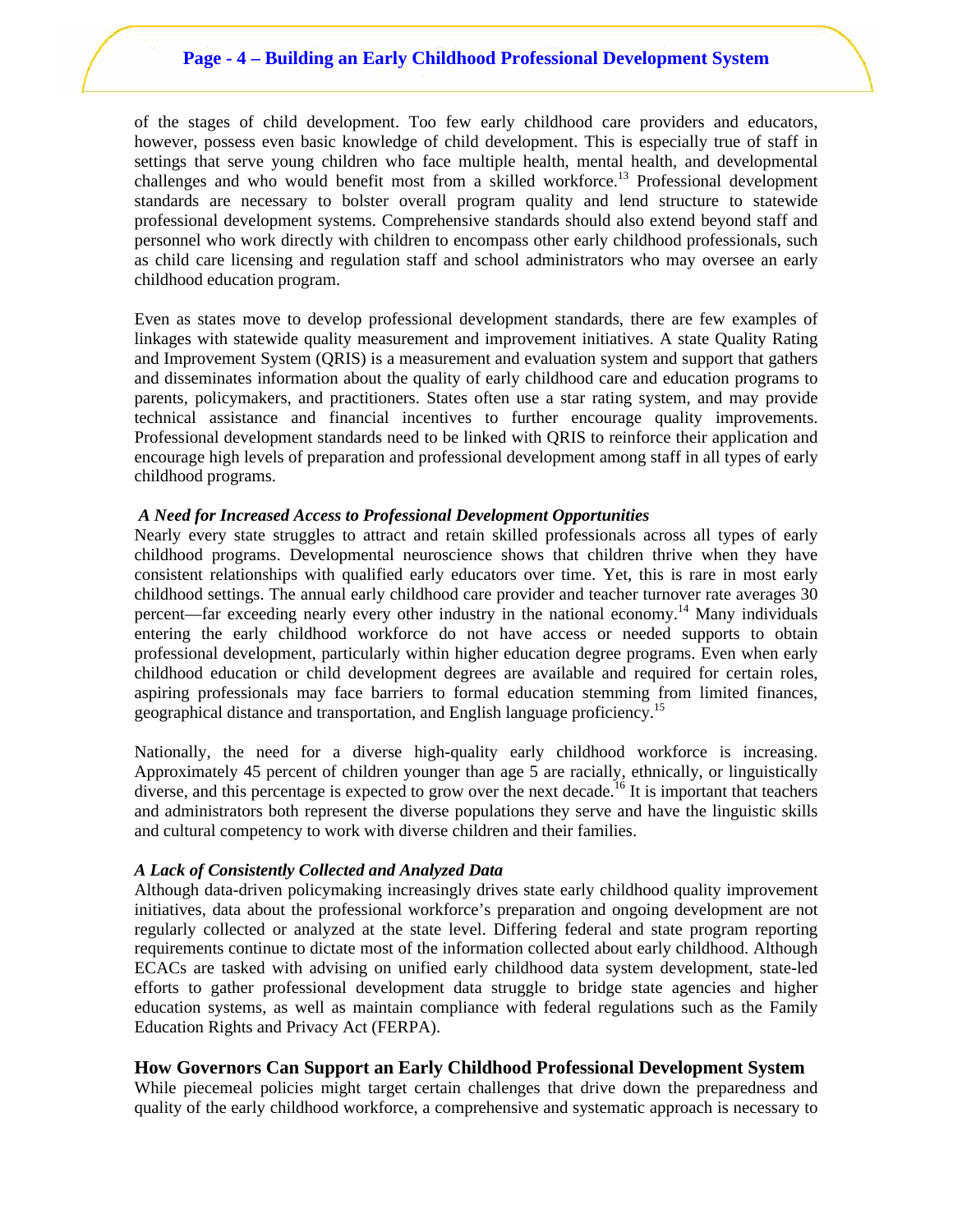## **Page - 5 – Building an Early Childhood Professional Development System**

improve current trends. Governors can make an integrated professional development system a critical part of their early childhood education agenda, and they can emphasize that early childhood care providers and educators are essential to preparing young children to learn and to shaping the state's next generation of families and workers. In addition to publicly calling for effective early childhood professional development systems, governors can take steps to advance this new course of action, including:

- Coordinate early childhood professional development policies;
- Implement research-based professional development standards;
- Ensure equal access to professional development opportunities; and
- Gather and use data to improve professional and program quality.

#### *Coordinate Early Childhood Professional Development Policies*

States need to develop consistent professional development policies that apply to all types of early childhood programs, including home- and center-based child care, Head Start and Early Head Start, and state-funded prekindergarten. Although children's cabinets and other collaborative entities exist in many states, ECACs are particularly suited to taking on the challenge of coordinating professional development policies. Per federal statue, ECACs represent the range of programs and services within a state that serve children from birth to age 5. Governors can lead professional development system coordination efforts by charging the state's ECAC with this essential oversight. ECACs should work closely with other professional development coordinating bodies in the state, as well as the higher education system, to develop, implement, and monitor an early childhood professional development system plan.

The **New York** ECAC's work is guided by a state developed an Early Childhood Plan, which identifies five goals for improving early childhood care and education. The plan articulates a goal that caregivers and other providers should have the knowledge, skills, confidence, and social supports to nurture the health, safety, and positive development of young children.<sup>17</sup> As a result, the New York ECAC is working to establish a Quality Rating and Improvement System (QRIS) and build a "competency-based professional development system for people working in early care and education settings." This includes building the capacity of early care and education trainers through the development of a certification program. New York is also expanding the qualifications of health, education, and human service providers to be sure they "have the knowledge and skills needed to promote positive child and family development."18

The Early Childhood **Iowa** Council, formerly known as the Early Childhood Iowa Stakeholders, was created in 2002 to focus on the development of a comprehensive, integrated early care, health and education system. In July 2009, Iowa Governor Chet Culver designated the Early Childhood Iowa Council to serve as the state's Early Learning Advisory Council. The council has six workgroups focused on interrelated policy components: 1) quality services and programs; 2) public engagement; 3) professional development; 4) resources and funding; 5) governance planning and administration; and 6) results accountability. The professional development workgroup made preliminary recommendations to the ECAC that include designing policies that align job opportunities with professional advancement and compensation and also include mentoring support and continuing education in career pathways planning.

Embedding an integrated professional development system in the ECAC infrastructure will contribute to statewide quality improvement initiatives and encourage collaboration between early childhood programs in the state, as well as with state systems of higher education. ECACs can also encourage professional development policies to address how well staff in health and family support programs that serve young children understand the early stages of child development.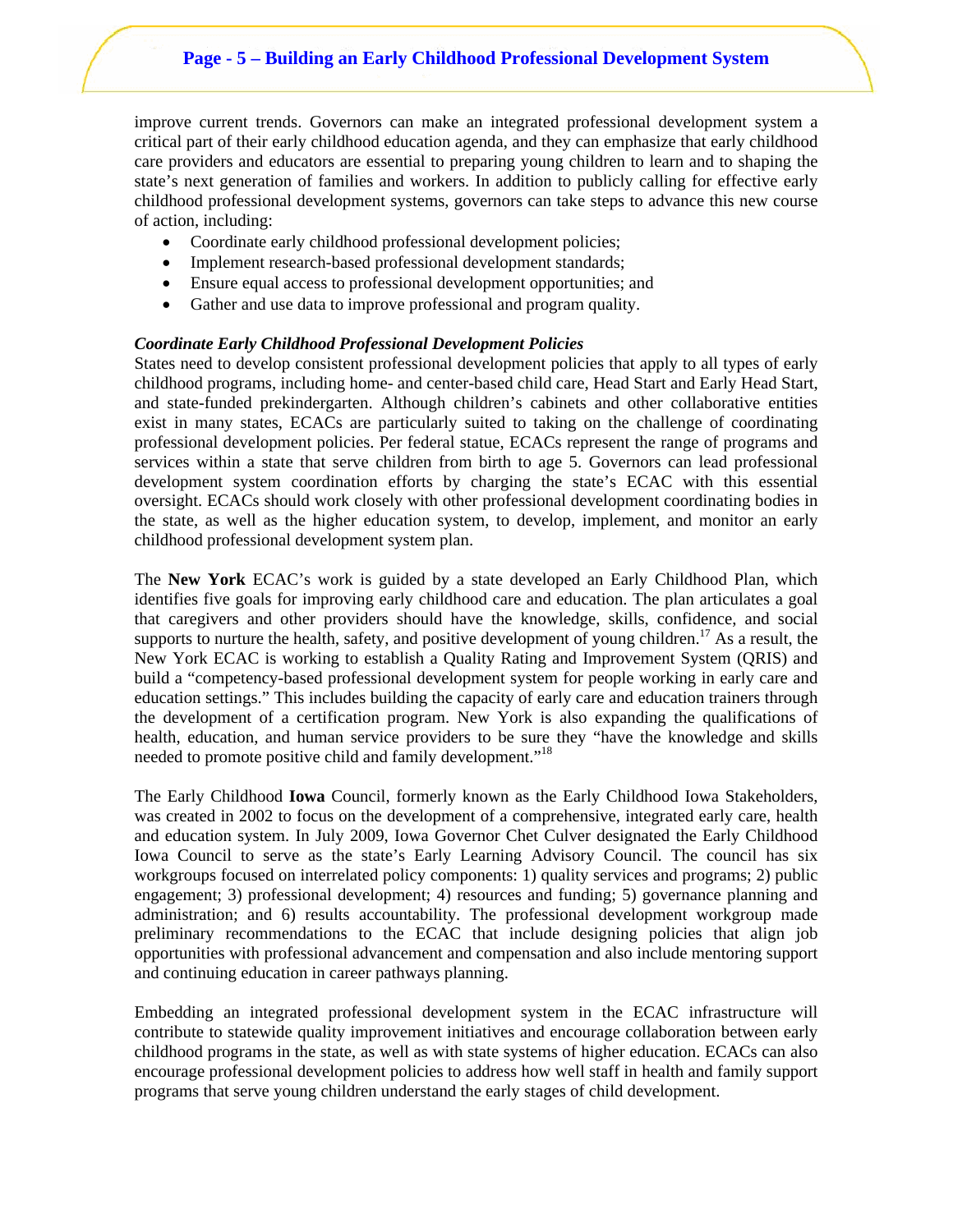#### *Implement Research-Based Professional Development Standards*

States can develop new or align existing research-based, rigorous standards for professional development. The standards should set expectations for early childhood workforce quality across all program types, including child care, Head Start, and state-funded prekindergarten. State policies should specify the levels and content of professional preparation and ongoing development as requirements for professionals to successfully fulfill their job duties and to keep their knowledge and skills current. Experts and representatives across the range of early childhood programs should be engaged in the development, review, and, if needed, revision of professional standards.

States can link early childhood professional standards with statewide quality measurement and improvement initiatives such as QRIS. Presently, as many as 26 states are engaged in building a state QRIS, and many more are in the initial stages of designing one. Policymakers and QRIS administrators should be engaged in linking professional standards to the QRIS to correlate proficiency and mastery standards with scaled compensation. Policy alignment strategies include establishing a required wage scale linked to levels of qualification.

In 2007, **Pennsylvania's** Office of Child Development and Early Learning (OCDEL) revised its teacher certification requirements specified by their Early Learning Keys to Quality initiative. The state's omnibus K-6 teaching certificate was replaced by either a pre- $K-4<sup>th</sup>$  grade certificate or a  $4<sup>th</sup>$ – $8<sup>th</sup>$  grade certificate, and content requirements were expanded to include preparation for English Language Learners and children with special needs.<sup>19</sup> Additionally, the Department of Education adjusted its own content requirements for the certificates, adding child development, instructional content and practice, and assessment and accountability. OCDEL will use the new content guidelines as the integrated standards for all early childhood professionals across all types of early childhood programs.

#### *Ensure Access to Professional Development Opportunities*

States can implement recruitment and retention policies that will improve and equalize access to professional development opportunities and compensation, including defining clear career pathways, instituting articulation agreements, and establishing compensation parity.

Career pathways are clearly delineated routes of continuous progress for early childhood professionals and are essential to maintaining a quality workforce. Some states refer to these pathways as career ladders or lattices. These identified routes help early childhood professionals plan the achievement of increased qualifications, understand the professional possibilities, and receive appropriate compensation. Policies should support individuals entering the early childhood professional field from other occupations, as well as those early care and education professionals that have ambition to shift among types of early childhood programs or roles. Onsite training programs and distance learning strategies are important resources in extending career pathway opportunities to all early childhood professionals. **Iowa's** professional development system plan addresses career pathways for professionals in all early care and education programs, including early intervention and special education, as well as those in the related systems of health, mental health, and nutrition and family support.

States can also strengthen recruitment policies for early childhood professionals through a focus on articulation, the transfer of professional development credentials, courses, credits, degrees, and student performance-based competencies from one program or institution to another, ideally without a loss of credits. States should require colleges and universities to form articulation agreements that assist early childhood professionals in moving seamlessly through and across undergraduate and graduate degree programs. Governors should support policies that enable higher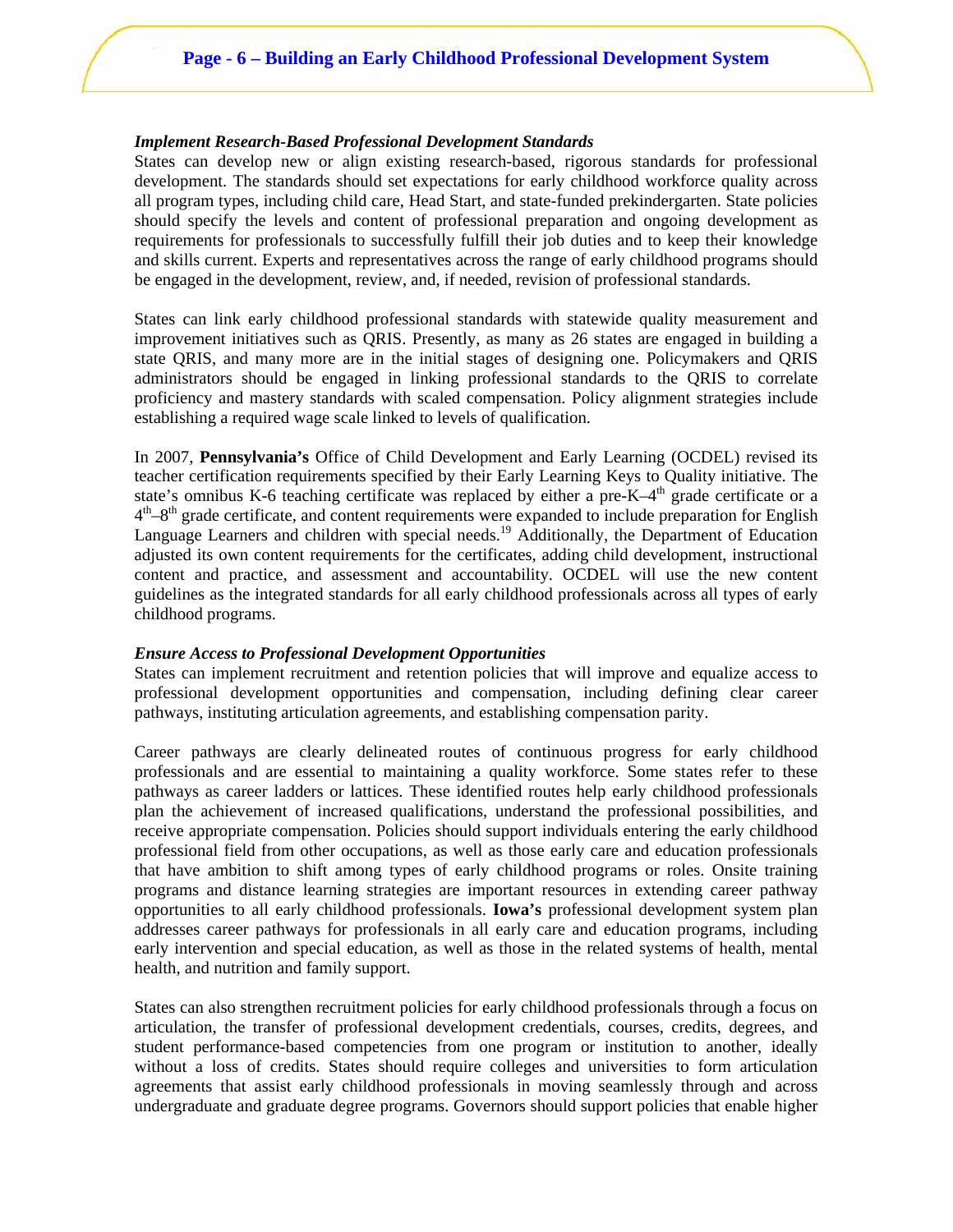education systems to serve professionals from all sectors, workplace settings, and roles. Policies should require state systems of higher education to publicize information about financial aid and other supports, and document how their programs support qualification requirements for all types of early childhood programs.

In 1990, the **Ohio** Board of Regents approved a framework for statewide articulation and transfer processes. The Governor's office, Board of Regents, and Department of Education collaborated to convene a work group to establish coursework for content knowledge and teacher competencies for early care and education degrees to support articulation and transfer of coursework, certifications, and credits earned across state-supported institutions of higher education. State universities and colleges were invited to nominate a representative to join this articulation workgroup, which also reached out to additional early education stakeholders such as the state child care resource and referral agency and Head Start association. Since March 2008, the workgroup has worked to develop a plan for articulation between associate and baccalaureate degree granting programs. Its efforts have produced a draft Transfer Assurance Guide, which specifies courses for early childhood education that are matched to a specific set of learning outcomes established by the Ohio Board of Regents. These courses, currently under review by state universities and colleges, are also guaranteed to transfer, and apply directly to the specified major.

In April 2008, **Washington's** Department of Early Learning (DEL), which has the lead responsibility for the professional development priority, established the cross-sector Professional Development Consortium. The consortium began meeting in September 2008 to plan the creation of an integrated professional development system. In 2009, the state passed legislation detailing the consortium's role and its development of the state professional development plan. The plan is required to address, at a minimum: core competencies (part of professional standards); requirements for articulation; creation of a professional development registry to capture and promote workforce data; an analysis of gaps; incentives for increased education and professional development; and comprehensive career pathways that specifically include professional development opportunities in languages other than English. The consortium will provide final recommendations for building an integrated system of preparation and continuing professional development by December 31, 2010.

Compensation parity represents a key component of effective retention policies, ensuring that compensation is equal across program types and equivalent to other similar fields. States can ensure that professional standards and QRIS policies address compensation parity. Several compensation initiatives have been implemented at the state level, including the T.E.A.C.H.® Early Childhood Project and Child Care Wage\$ as well as other state and local initiatives that provide incentives and rewards linked to an individual attaining higher education credentials and remaining in the field. However, the base level of compensation, including health care and retirement benefits, has not increased in most states in many years. Early care and education represents one of America's lowest wage occupations. According to a 2007 report, only 18 occupations out of 770 surveyed by the Bureau of Labor Statistics reported having lower mean wages than child care workers, which earn an average wage of \$9.60 an hour.<sup>20</sup> Policymakers may also opt to address low compensation rates as they develop approaches to achieve compensation parity.

#### *Gather and Use Data to Improve Program Quality and Child Outcomes*

States can improve the collection and analysis of early childhood workforce data. Early childhood workforce data are essential to governors planning and evaluating the impacts of state professional development systems. Ultimately, it is necessary to be able to map levels of professional preparation, qualifications, and ongoing development to individual programs in order to understand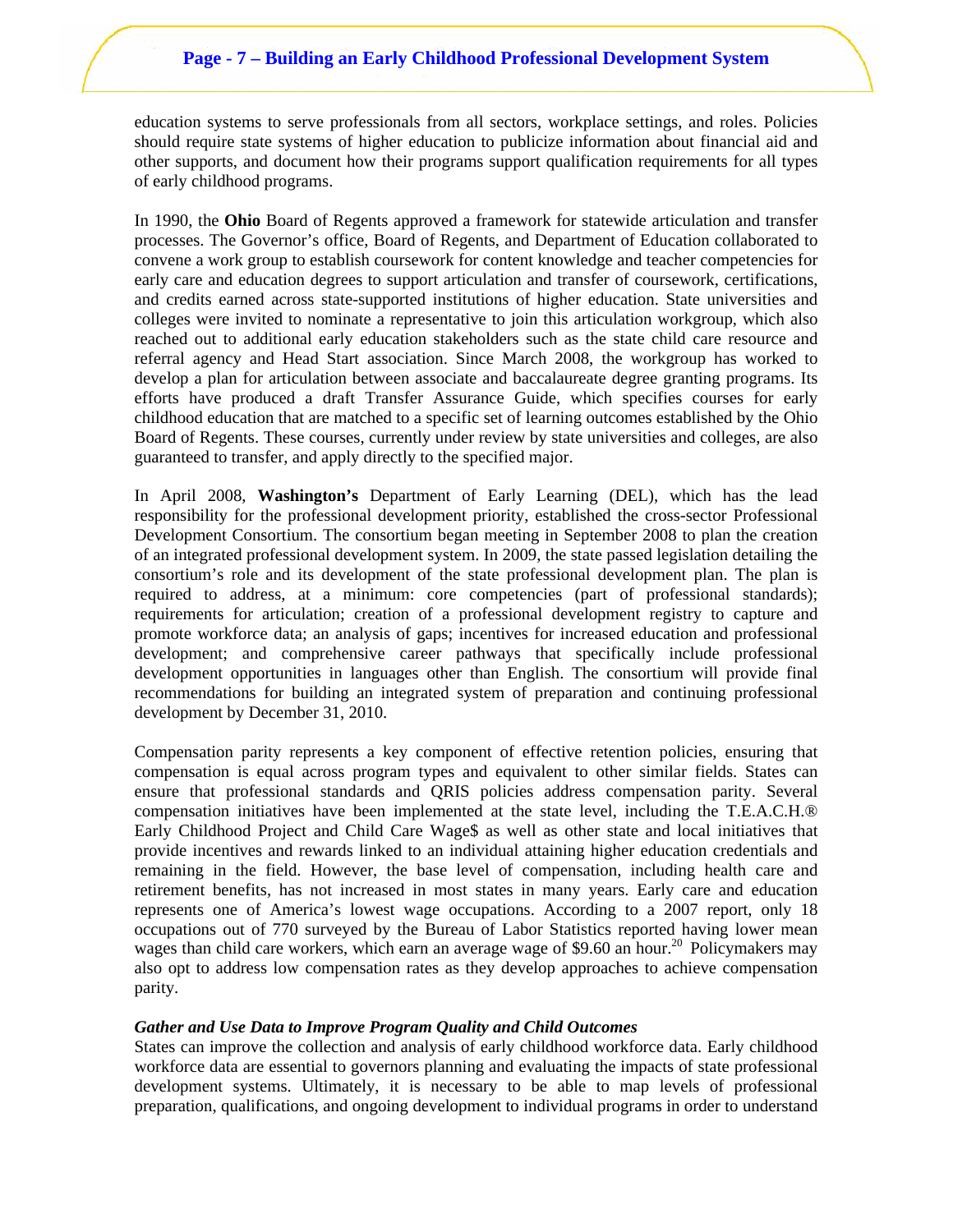early childhood outcomes and the progress of state quality improvement initiatives. Workforce and professional development data also inform the impact of broader system developments and track the effective investment of resources.

Early childhood workforce data may be gathered and maintained by partnerships between agencies and higher education institutions. Thirty-one states currently maintain a workforce registry database, a computerized record of a state's early childhood professionals' qualifications, credentials, and ongoing professional development. **Connecticut** is one of these, and its crossagency relationships, which drive the necessary data sharing for its workforce registry, have been codified through a Memorandum of Understanding. Five state agencies partner in the development of this data system: the departments of Children and Families, Education, Higher Education, Public Health, and Social Services. Over the past fiscal year, the registry gathered data on more than 4,000 employees in the early care and education sector, with an initial focus on those working staff in state-supported preschool programs.

State policies should foster cross-agency and cross-program data collection, sharing, and alignment. Policies also should require comprehensive workforce studies at regular intervals and ongoing collection of professional development utilization and improvement indicators. States should ensure workforce data sharing takes place between state agencies, as well as between higher education institutions.

In 2005, **Massachusetts** consolidated its state-level administration of early childhood programs into one agency, the Department of Early Education and Care (EEC). The governor-appointed EEC board is legislatively mandated to annually collect and analyze several types of professional development data. The board is required to (1) conduct an inventory and assessment of the current resources and strategies available for workforce and professional development across all early childhood programs;<sup>21</sup> (2) analyze current data on the experience and training of the early education and care workforce;<sup>22</sup> and (3) assess the workforce capacity necessary to meet the state's early education and care needs in the future."<sup>23</sup> Examined together, these analyses show the full impact of professional development strategies at the individual, program, and system levels.

ECACs can also play a central role in spearheading the collection and analysis of early childhood workforce data as they develop recommendations for a unified early childhood data system. Governors can promote data integration across agencies and programs by appointing a lead agency or entity to coordinate policy approaches to data issues.

## **Next Steps for States**

Research is clear that children who attend high-quality early childhood education programs are more likely to be ready for school and for life. A well-prepared and continually supported early childhood professional workforce is key to providing such quality education and care. The lack of integrated state professional development systems creates a serious barrier to providing highquality education for all young children. Governors can play a leading role in helping states plan and implement comprehensive professional development systems.

Much of the policy change needed to support the development of these systems is low-cost. Governors should coordinate federal and state resources and establish public-private partnerships to fund professional development system needs. The American Recovery and Reinvestment Act funds allocated to the Child Care and Development Fund and Head Start can be used to help states supplement existing funds and better align professional development policies to improve quality and expand access across the full range of early childhood programs. The state ECAC can also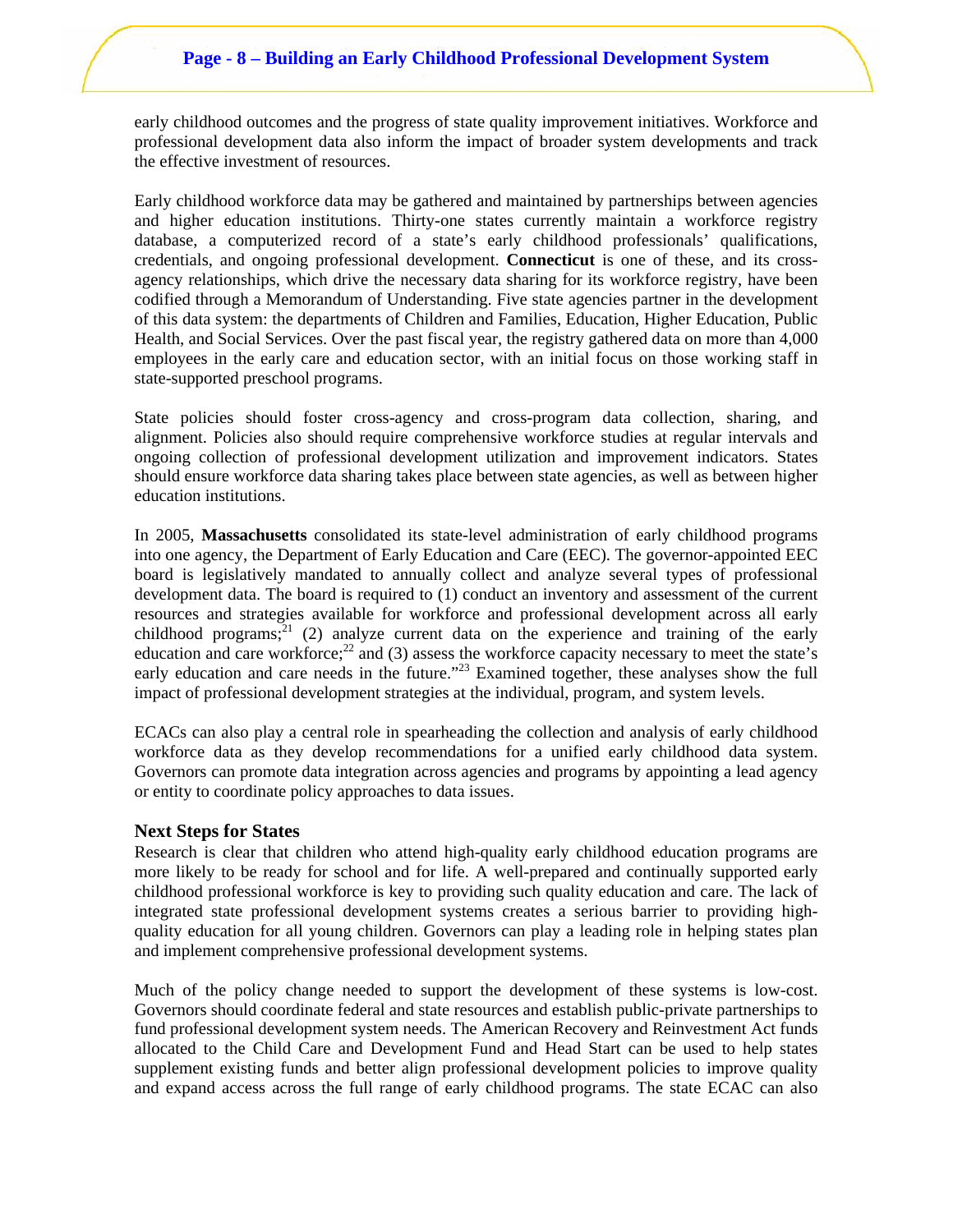perform cost assessments and projections of comprehensive professional development recommendations, particularly around issues of compensation.

Over the last year, national early childhood policy change has taken place at an incredible rate. Despite the economic conditions most states face, there are timely opportunities for governors to prioritize systemic changes that will better prepare and sustain a highly skilled early childhood professional workforce.

**Acknowledgement:** *This Issue Brief was produced in partnership with Sarah LeMoine, Director, Early Childhood Workforce Systems Initiative, National Association for the Education of Young Children.* 

#### **Notes**

 $\overline{a}$ 

<sup>5</sup> Andrew Mashburn et al., "Measures of Classroom Quality in Pre-Kindergarten and Children's Development of Academic, Language, and Social Skills," *Child Development*, 79, no. 3 (2008): 732-749.

<sup>6</sup> NICHD Early Child Care Research Network, "Nonmaternal care and family factors in early development: An overview of the NICHD Study of Early Child Care," *Journal of Applied Developmental Psychology,* 2  $(2001): 457 - 492.$ 

 $\frac{1}{2}$  Susan H. Landry et al., "Effectiveness of Comprehensive Professional Development for Teachers of At-Risk Preschoolers," *Journal of Educational Psychology*, 101, no. 2 (May 2009): 448-465. 8

 Child Care Human Resources Sector Council, *Estimates of Workforce Shortages: Understanding and Addressing Workforce Shortages in Early Childhood Education and Care (ECEC) Project* (Ottawa, Ontario, Canada: Child Care Human Resources Sector Council, 2009).

9 S. Herzenberg, M. Price, and D. Bradley, *Losing Ground in Early Childhood Education: Declining Workforce Qualifications in an Expanding Industry, 1979–2004*, *(*Washington, DC: Economic Policy Institute, 2005).

<sup>10</sup> S. LeMoine, *Workforce Designs: A Policy Blueprint for State Early Childhood Professional Development Systems*, (Washington, DC: National Association for Education of Young Children, 2008),

www.naeyc.org/policy/ecwsi#blueprint.<br><sup>11</sup> Improving Head Start for School Readiness Act of 2007, Public Law 110–134, 110<sup>th</sup> U.S. Congress.<br><sup>12</sup> Higher Education Opportunity Act of 2008, Public Law 110-315, 110<sup>th</sup> U.S Co Development: Direct and Moderated Effects," *Child Development*, 75 (2004): 296–312;<br><sup>14</sup>D. Bellm and M. Whitebook, *Roots of Decline: How Government Policy Has De-Educated Teachers of* 

*Young Children, (Berkeley, CA: Center for the Study of Child Care Employment, 2006).*<br><sup>15</sup>F. Chang, D. Early, and P. Winton, "Early Childhood Teacher Preparation in Special Education at 2- and 4-

Year Institutions of Higher Education," *Journal of Early Intervention, 27*(2005): 110-124.

<sup>&</sup>lt;sup>1</sup> M. Welch-Ross et al., "Improving Connections Between Professional Development Research and Early Childhood Policies," in *Critical Issues in Early Childhood Professional Development,* ed. M. Zaslow and I. Martinez-Beck (Baltimore: Paul H. Brookes, 2006), 369-394

 $2^2$  C. Howes et al., "Ready to Learn? Children's Pre-Academic Achievement in Pre-Kindergarten Programs," *Early Childhood Research Quarterly*, 23, no. 3 (2008): 429-430.

<sup>&</sup>lt;sup>3</sup> Sara Rimm-Kaufman et al., "The Contribution of Children's Self-Regulation and Classroom Quality to Children's Adaptive Behavior in Kindergarten," *Developmental Psychology*, in-press. See also NICHD ECCRN, "A Day in Third Grade: A Large-Scale Study of Classroom Quality and Teacher and Student Behavior," *Elementary School Journal*, 105 (2005): 305-323. 4

E. Dearing, T. Beck, and K. McCartney, "Does Higher Quality Early Child Care Promote Low-Income Children's Math and Reading Achievement in Middle Childhood?" *Child Development,* 80, no. 5, 1329- 1349.